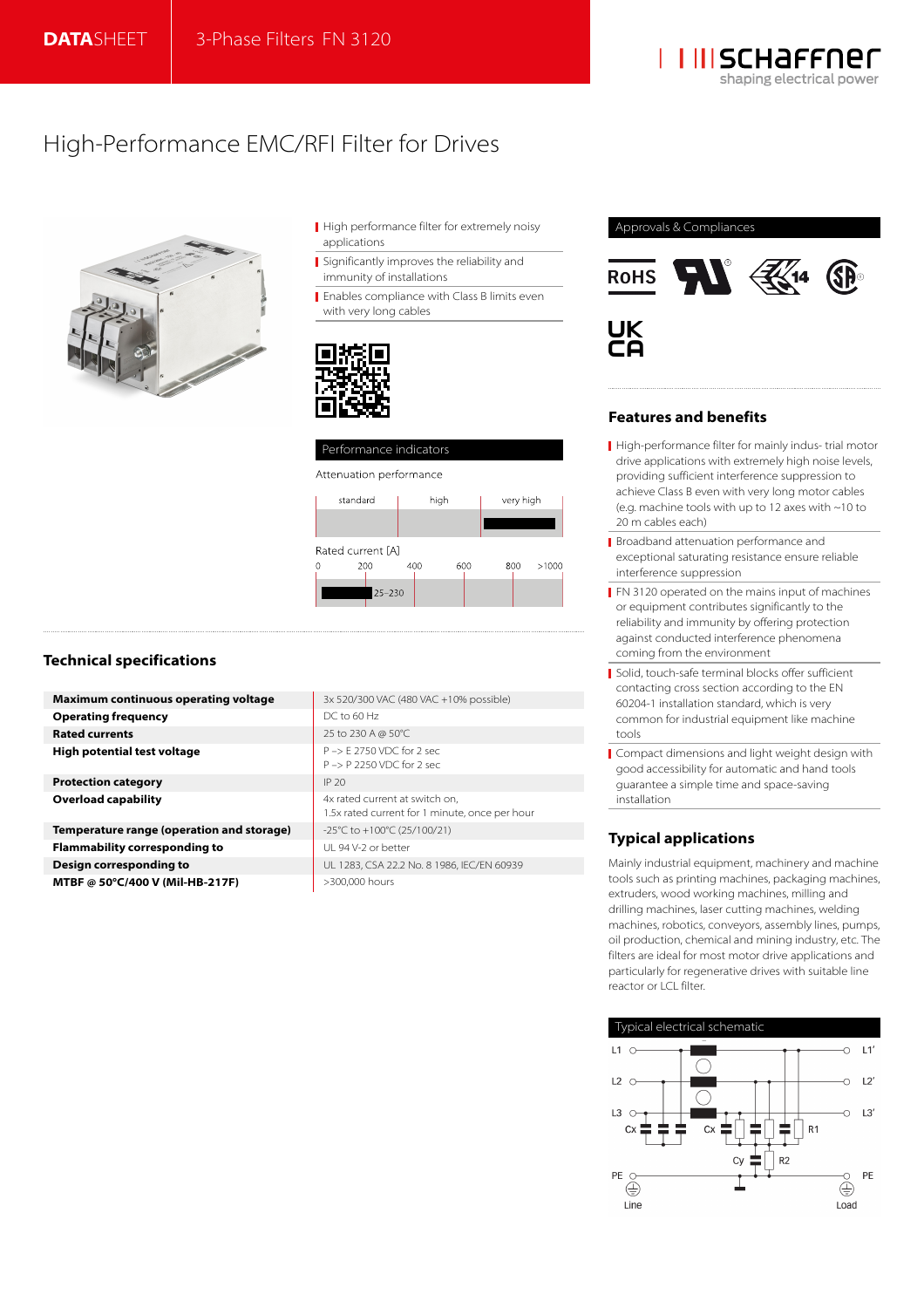# **Filter selection table**

| <b>Filter</b>    | <b>Rated current</b><br>@ 50°C (40°C) | <b>Typical drive</b><br>power rating* | Leakage current**<br>@520 VAC/50 Hz | <b>Power loss</b><br>@ 25°C/50 Hz | Input/Output<br>connections | Weight |
|------------------|---------------------------------------|---------------------------------------|-------------------------------------|-----------------------------------|-----------------------------|--------|
|                  | [A]                                   | [kW]                                  | [mA]                                | [W]                               | 品                           | [kg]   |
| FN 3120 H-25-33  | 25(27)                                | 15                                    | 10.5                                | 17.1                              | $-33$                       | 2.4    |
| FN 3120 H-50-53  | 50(54)                                | 30                                    | 10.5                                | 17.5                              | $-53$                       | 2.7    |
| FN 3120 H-80-35  | 80 (87)                               | 45                                    | 10.5                                | 25.9                              | $-35$                       | 5.0    |
| FN 3120 H-110-35 | 110 (120)                             | 55                                    | 10.5                                | 25.4                              | $-35$                       | 6.1    |
| FN 3120 H-150-40 | 150 (164)                             | 75                                    | 10.5                                | 40.5                              | $-40$                       | 6.3    |
| FN 3120 H-230-40 | 230 (230)                             | 132                                   | 10.5                                | 33.5                              | $-40$                       | 13.3   |

\* Calculated at rated current, 480 VAC and cos phi=0.8. The exact value depends upon the efficiency of the drive, the motor and the entire application.

\*\* Standardized calculated leakage current acc. IEC60939 under normal operating conditions.

# **Typical filter attenuation**

Per CISPR 17; A=50 Ω/50 Ω sym; B=50 Ω/50 Ω asym; C=0.1 Ω/100 Ω sym; D=100 Ω/0.1 Ω sym



25 A types 230 A types 50 to 110 A types 150 A types 150 A types 230 A types











# **Mechanical data**

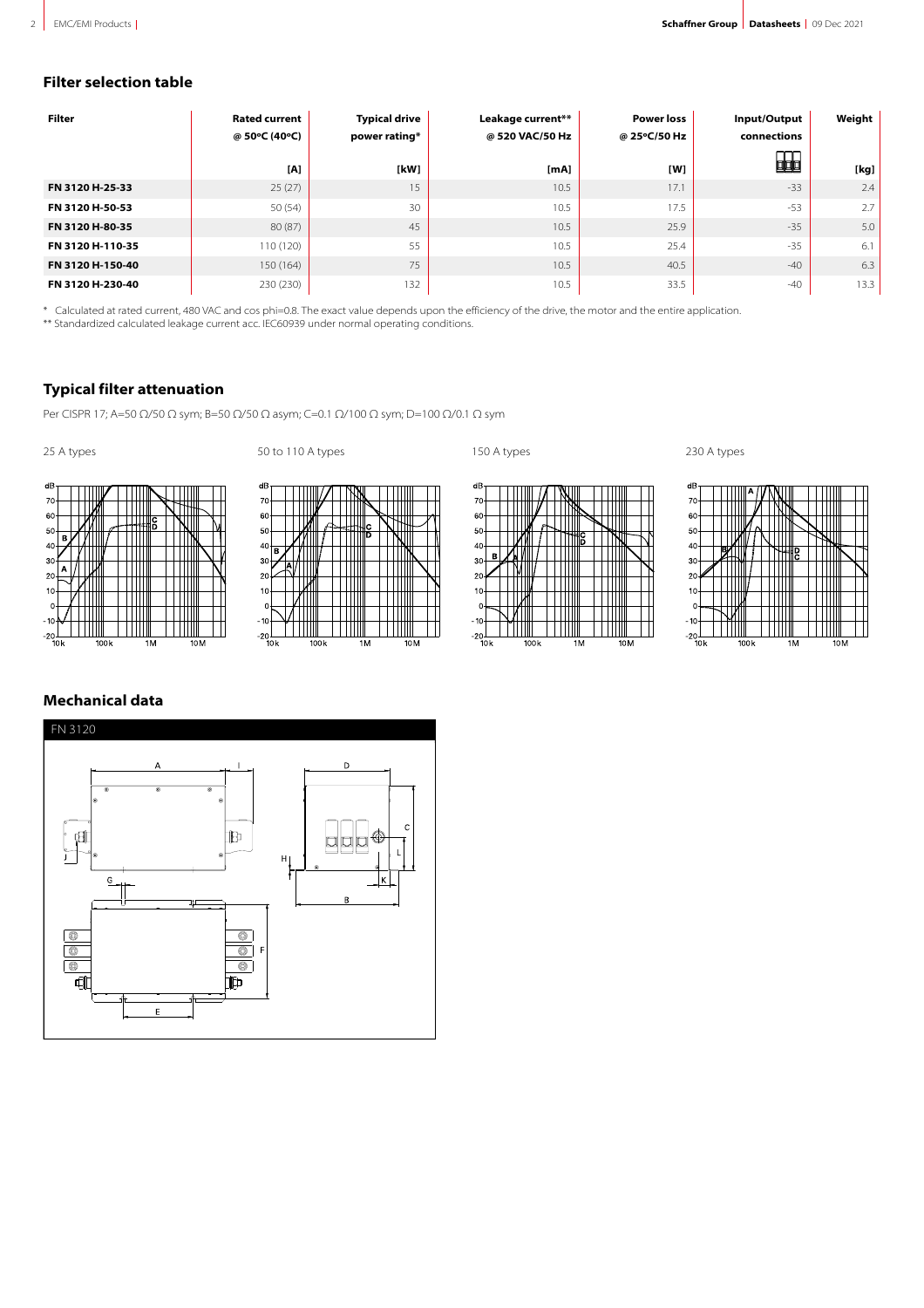### **Dimensions**

|              | 25 A           | 50 A  | 80 A | 110A | 150 A | 230 A            |
|--------------|----------------|-------|------|------|-------|------------------|
| $\mathbf{A}$ | 214            | 214   | 221  | 221  | 221   | 300              |
| В            | 159            | 159   | 169  | 169  | 169   | 168              |
| $\mathsf{C}$ | 64             | 64    | 140  | 140  | 140   | 140              |
| D            | 129            | 129   | 140  | 140  | 140   | 140              |
| E            | 115            | 115   | 115  | 115  | 115   | 165 (82.5/82.5)* |
| F            | 145            | 145   | 155  | 155  | 155   | 155              |
| G            | 6.5            | 6.5   | 6.5  | 6.5  | 6.5   | 6.5              |
| н            |                |       |      |      |       |                  |
| $\mathbf{I}$ | 25             | 29.45 | 45   | 45   | 51    | 51               |
| J            | M <sub>5</sub> | M6    | M10  | M10  | M10   | M10              |
| K            | 21.5           | 24.5  | 18   | 18   | 13    | 13               |
| L.           | 26             | 35    | 55   | 55   | 62    | 62               |

\* 230 A filters provide 2 additional mounting slots, to do justice to the additional product weight. They are located right in the center of those mounting slots shown in the drawing above (82.5/82.5 –> 165 mm).

All dimensions in mm; 1 inch = 25.4 mm Tolerances according: ISO 2768-m/EN 22768-m

# **Filter input/output connector cross sections**

|                           | -33               | $-35$             | $-40$              | $-53$             |
|---------------------------|-------------------|-------------------|--------------------|-------------------|
|                           | ~~<br>蛔           | 的                 | ---<br>蛔           | 品                 |
| Solid wire                | $16 \text{ mm}^2$ | $50 \text{ mm}^2$ | 95 mm <sup>2</sup> | $25 \text{ mm}^2$ |
| <b>Flex wire</b>          | $10 \text{ mm}^2$ | $50 \text{ mm}^2$ | 95 mm <sup>2</sup> | $16 \text{ mm}^2$ |
| <b>AWG type wire</b>      | AWG 6             | <b>AWG 1/0</b>    | AWG 4/0            | AWG 4             |
| <b>Recommended torque</b> | 1.5-1.8 Nm        | 7-8 Nm            | 17-20 Nm           | 2.0-2.3 Nm        |

Please visit [www.schaffner.com](https://www.schaffner.com) to find more details on filter connectors.